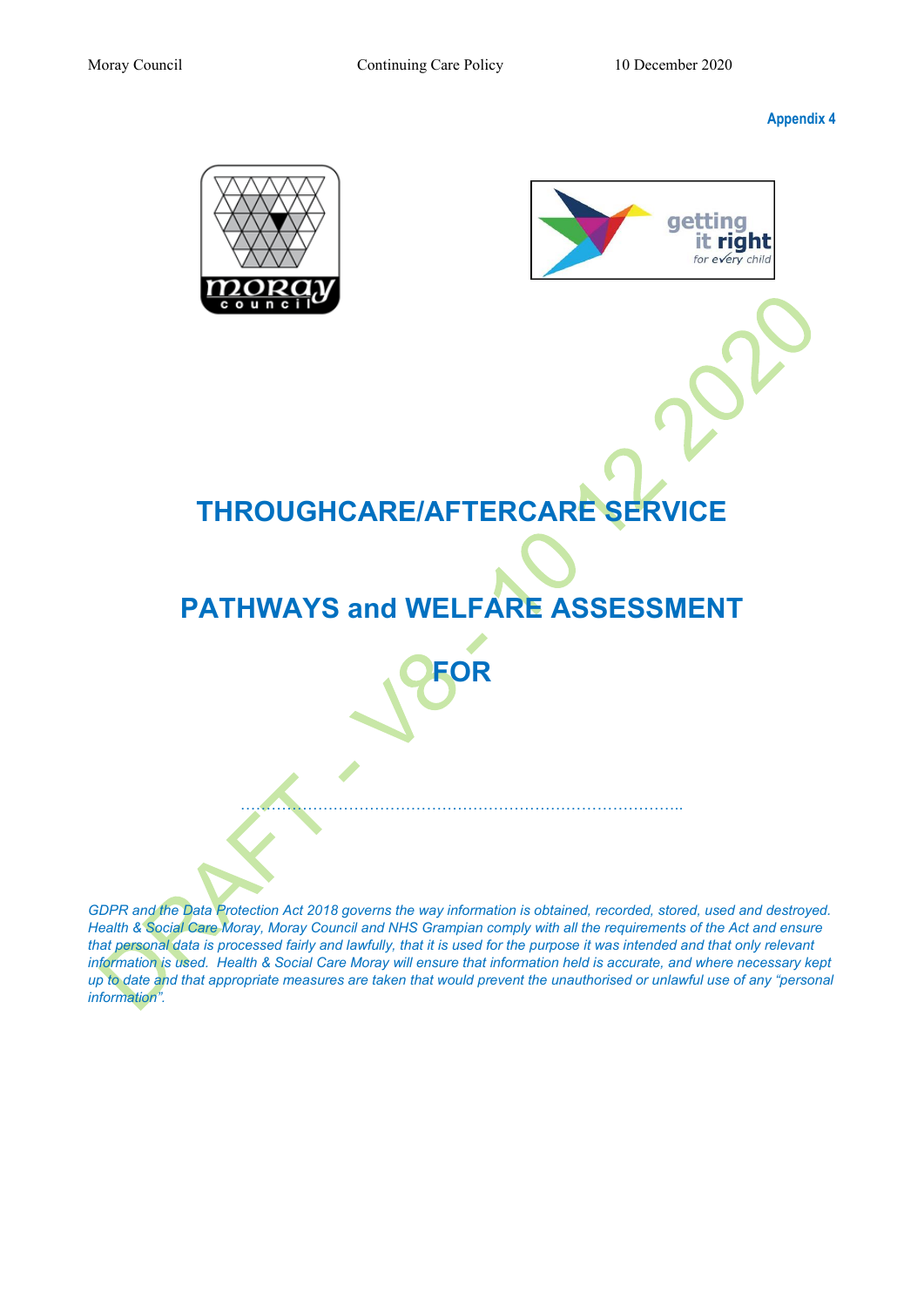| Name:                                  | <b>Care First No:</b>                       |  |
|----------------------------------------|---------------------------------------------|--|
| <b>Address:</b>                        | <b>Date of Birth:</b>                       |  |
| Telephone Number:                      | <b>National Insurance</b><br><b>Number:</b> |  |
| <b>Author of</b><br><b>Assessment:</b> | Date:                                       |  |

**Reason for Assessment** 

**Health & Wellbeing** 

**Current strengths** 

Areas to make progress

What support may be needed

# **Lifestyle (Emotional/Behaviour Development & Identity)**

**Current strengths** 

Areas to make progress

What support may be needed

**Family & Friends (Relationships including Social Skills)** 

**Learning & Work (Education/Training/Employment)**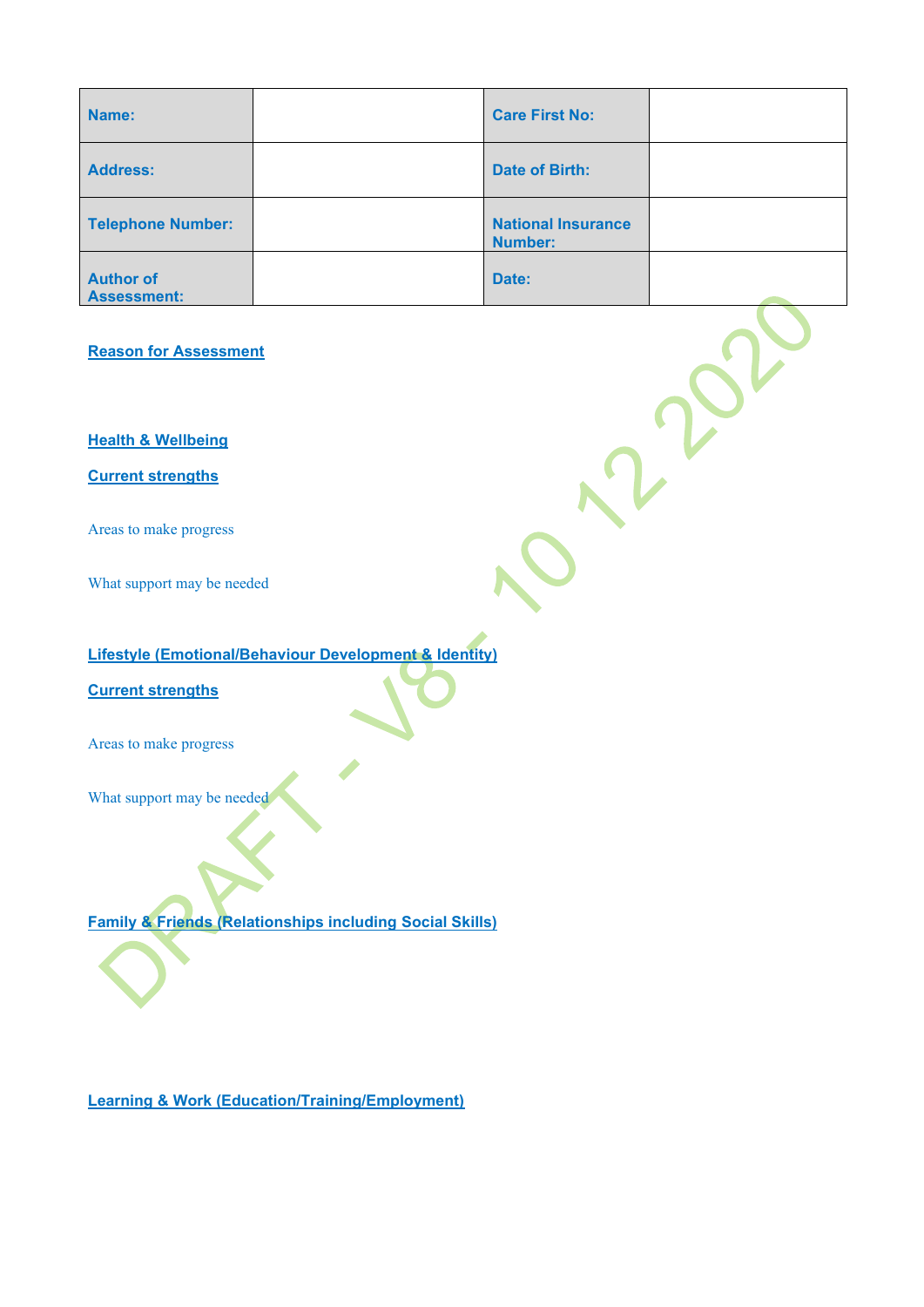# **Accommodation (Practical & Self Care Skills)**

#### **Financial**

**Rights & Legal Issues** 

Is the young person requesting Continuing Care?

If so, is the conclusion of the assessment that Continuing Care meets the young person's welfare needs?

#### **Support Network**

| Name &<br><b>Designation:</b> | <b>Address:</b> | <b>Telephone</b><br>Number: | Young person has consented or<br>not - mark clearly - to that<br>person receiving a copy of<br><b>Assessment &amp; Plan (All / Part or</b><br>None) |
|-------------------------------|-----------------|-----------------------------|-----------------------------------------------------------------------------------------------------------------------------------------------------|
|                               |                 |                             | All / Part - Plan Only / No                                                                                                                         |
|                               |                 |                             | All / Part - Plan Only / No                                                                                                                         |
|                               |                 |                             | All / Part - Plan Only / No                                                                                                                         |
|                               |                 |                             | All / Part - Plan Only / No                                                                                                                         |
|                               |                 |                             | All / Part - Plan Only / No                                                                                                                         |

**I have either read the contents of this assessment or the contents have been explained to me in full and I agree with it.** 

**I give my permission to share the information held within this assessment as required with the people above.** 

**Young Person's Views of the assessment:**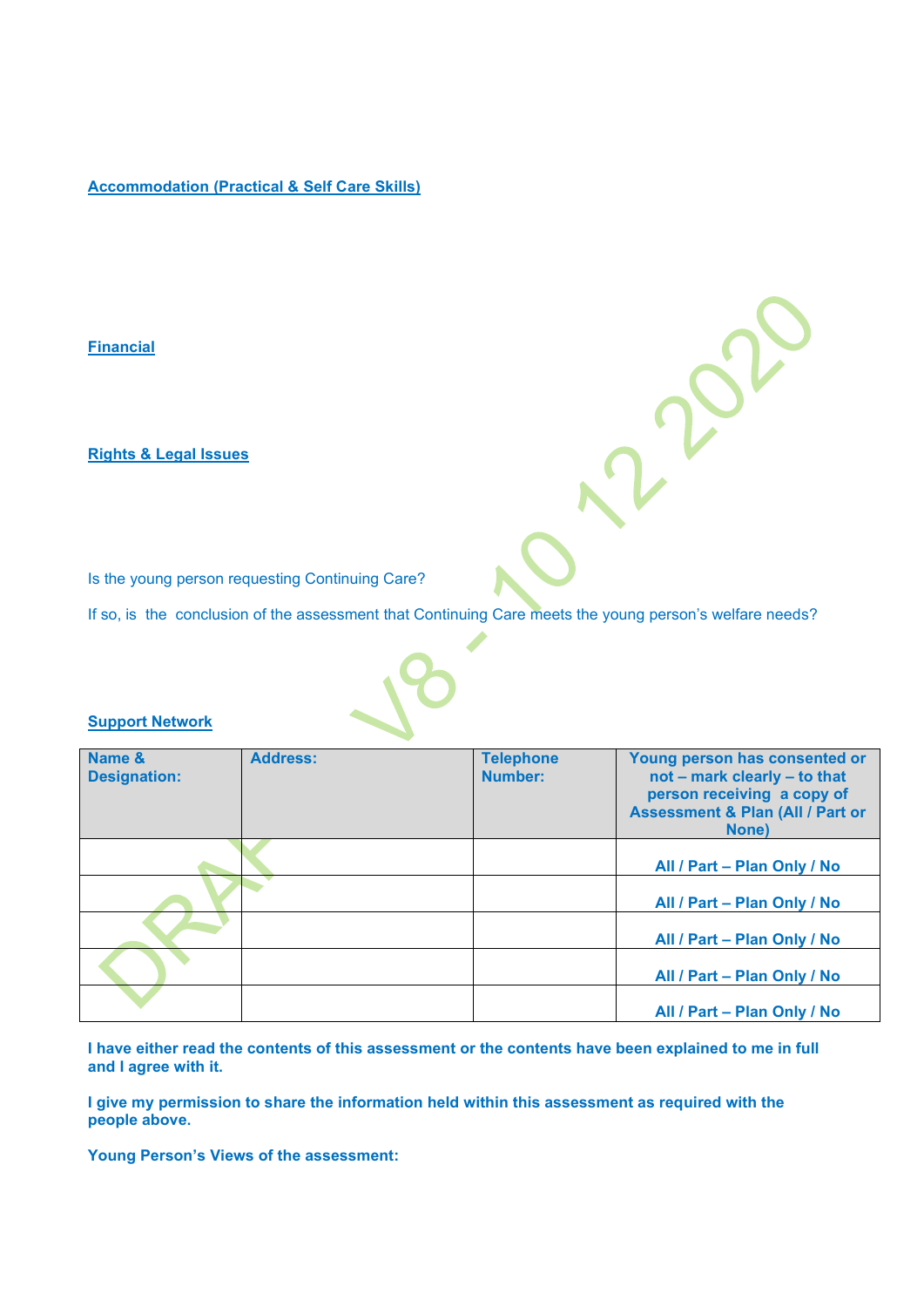# **Recommendation**

**Date: …………………………**

**Young Person's Signature: ……………………………….**

**Social Worker's Signature: ………………………………………...**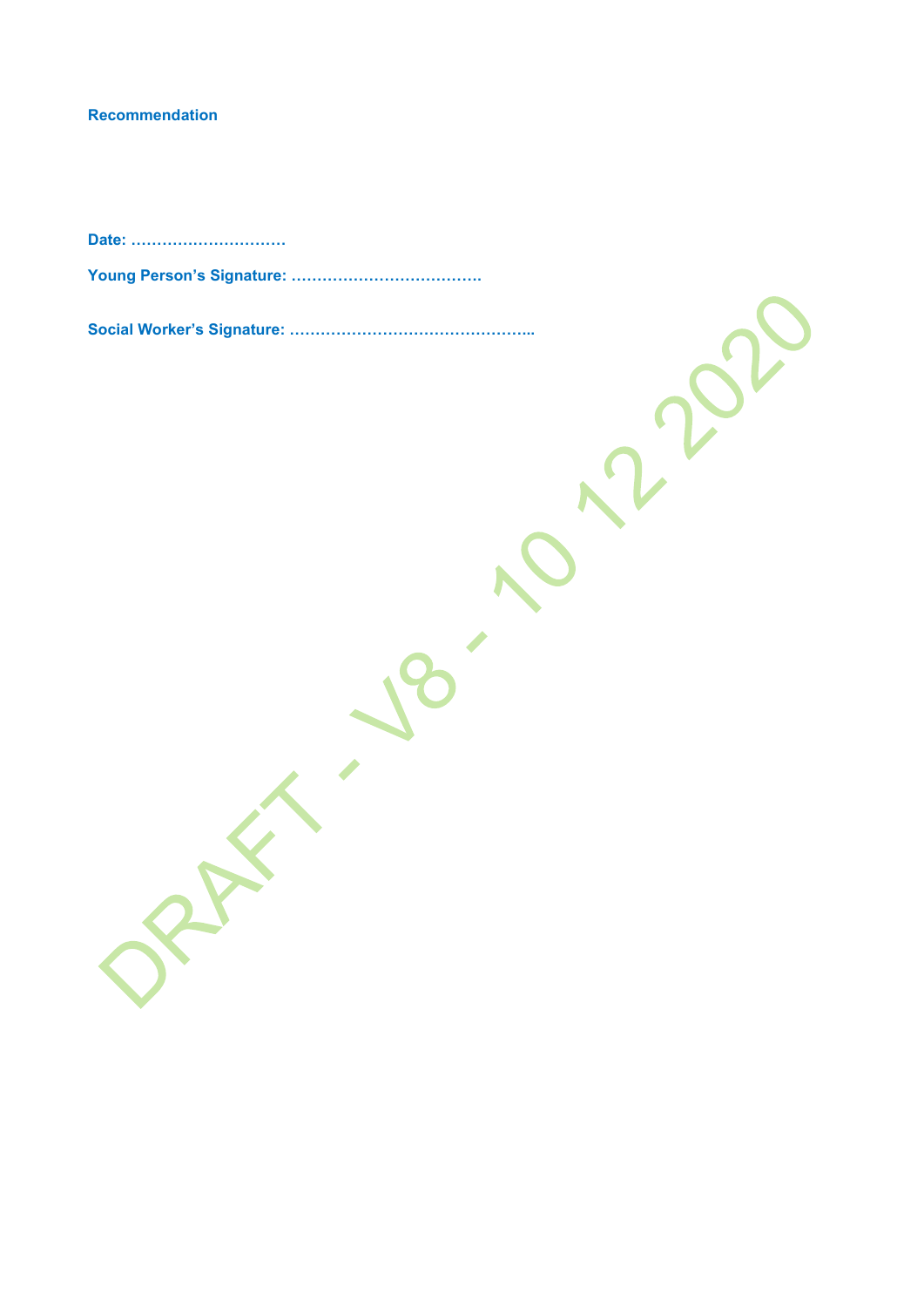### Moray Council Continuing Care Policy 10 December 2020

#### **Throughcare Support Plan**

| <u>Impagneal cappoit ran</u>                           |                                                       |                      |                    |                            |                                            |
|--------------------------------------------------------|-------------------------------------------------------|----------------------|--------------------|----------------------------|--------------------------------------------|
| What is the issue /<br>concern or task?                | What do we want to<br>achieve? (SMART-<br>objectives) | Who will do<br>this? | What will be done? | When will this be<br>done? | <b>How will we</b><br>measure<br>progress? |
| <b>Health &amp; Wellbeing</b><br>(Including Emotional) |                                                       |                      |                    |                            |                                            |
| <b>Lifestyle</b>                                       |                                                       |                      |                    |                            |                                            |
| <b>Family &amp; Friends</b>                            |                                                       |                      |                    |                            |                                            |
| <b>Learning &amp; Work</b>                             |                                                       |                      |                    |                            |                                            |
| <b>Accommodation</b>                                   |                                                       |                      |                    |                            |                                            |
| <b>Money</b>                                           |                                                       |                      |                    |                            |                                            |
| <b>Rights &amp; Legal Issues</b>                       |                                                       |                      |                    |                            |                                            |

# **Level of Support (approximate assessed requirement of support)**

| <b>Worker/s</b>       | <b>Named Person/s</b> | <b>Days of Support</b> | <b>Estimated Allocated Time</b> |
|-----------------------|-----------------------|------------------------|---------------------------------|
| <b>Social Worker</b>  |                       |                        |                                 |
| <b>Support Worker</b> |                       |                        |                                 |
| Date:                 |                       |                        |                                 |

**Young Person's Signature: ………..……..…………………… Key Worker/Foster Carer's Signature: ……………………………….…………..**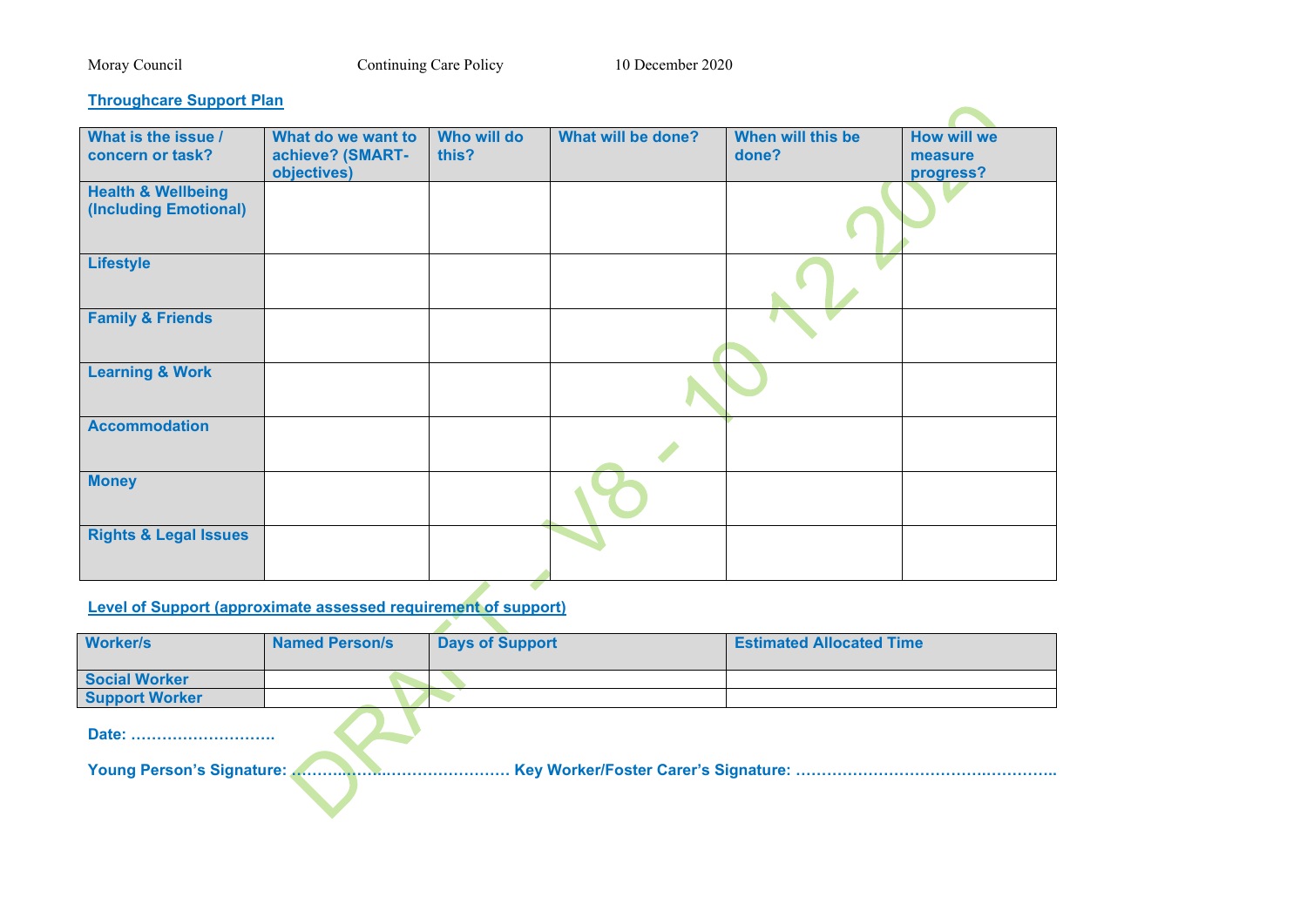# **Case Social Worker's Signature: …………………...……….. TC/AC Worker's Signature: …………………………………………………….….. Supplementary Support Plan**

(Following Assessment, if additional tasks are identified at any Core Group Meeting then they should be added to this Plan with entry date).

| What is the issue/ the<br>concern or task?    | What do we want to<br>achieve? (SMART<br>objectives) | Who will do<br>this? | What will be done? | When will this be<br>done? | <b>How will we</b><br>measure<br>progress? |
|-----------------------------------------------|------------------------------------------------------|----------------------|--------------------|----------------------------|--------------------------------------------|
| Health & Wellbeing -<br>(Including Emotional) |                                                      |                      |                    |                            |                                            |
| <b>Lifestyle</b>                              |                                                      |                      |                    |                            |                                            |
| <b>Family &amp; Friends</b>                   |                                                      |                      |                    |                            |                                            |
| <b>Learning &amp; Work</b>                    |                                                      |                      |                    |                            |                                            |
| <b>Accommodation</b>                          |                                                      |                      |                    |                            |                                            |
| <b>Money</b>                                  |                                                      |                      |                    |                            |                                            |
| <b>Rights &amp; Legal Issues</b>              |                                                      |                      |                    |                            |                                            |

# **Level of Support (approximate assessed requirement of support)**

| <b>Worker/s</b>       | <b>Named Person/s</b> | <b>Days of Support</b> | <b>Estimated Allocated Time</b> |  |
|-----------------------|-----------------------|------------------------|---------------------------------|--|
| <b>Social Worker</b>  |                       |                        |                                 |  |
| <b>Support Worker</b> |                       |                        |                                 |  |
| Date:                 |                       |                        |                                 |  |
|                       |                       |                        |                                 |  |